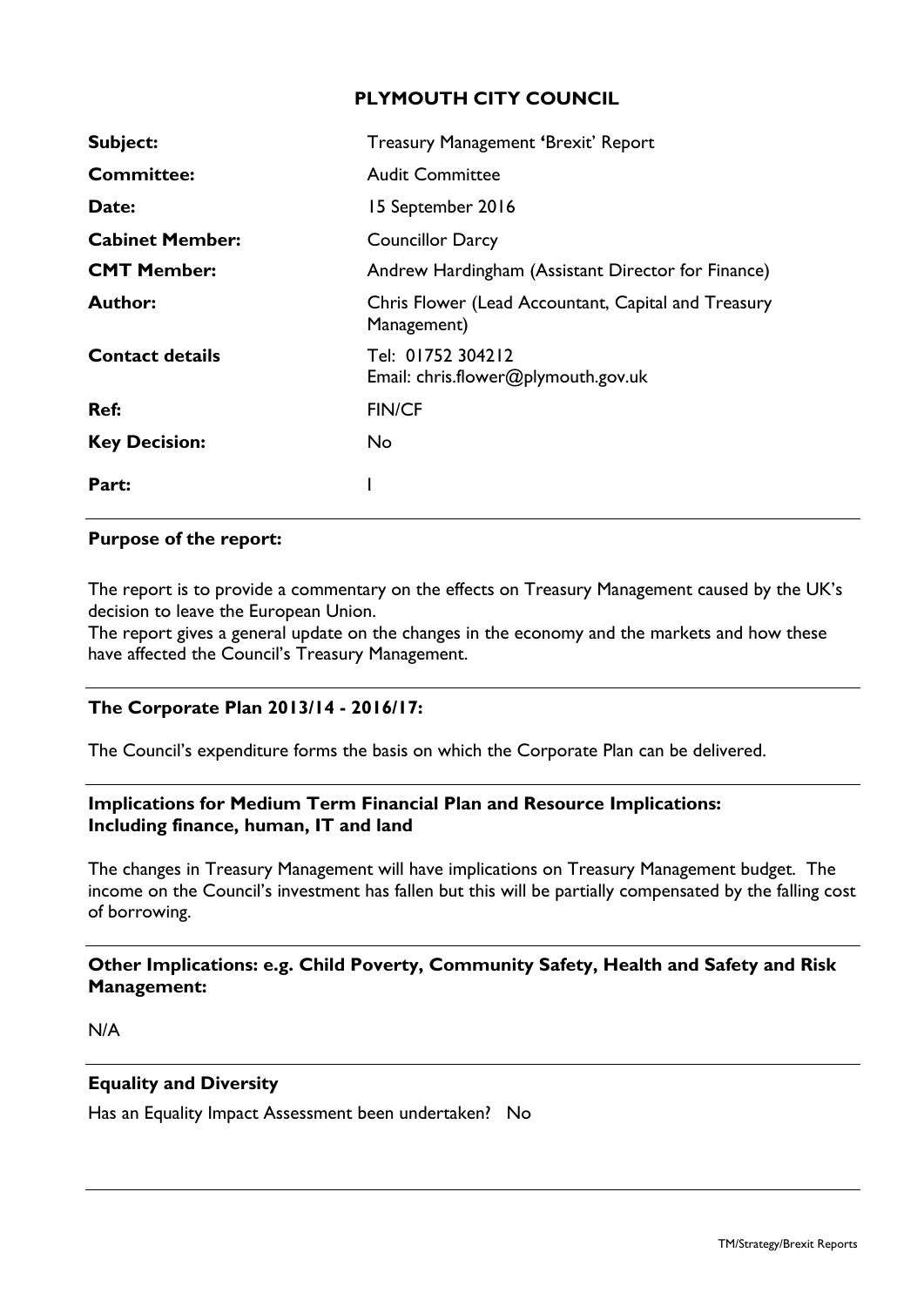# **1) Recommendations and Reasons for recommended action:**

The Audit Committee to note the report.

## **Alternative options considered and rejected:**

None

## **Published work / information:**

## **Background papers: None**

None

Sign off:

| Fin                                                              | akh 161<br>7.24 |  | Leg   DVS2   Mon   DVS  <br>6376 | $\mathsf{Off}$ | 2637 | <b>HR</b> |  | <b>Assets</b> |  |  |  | Strat<br>Proc |  |
|------------------------------------------------------------------|-----------------|--|----------------------------------|----------------|------|-----------|--|---------------|--|--|--|---------------|--|
| Originating SMT Member - Andrew Hardingham                       |                 |  |                                  |                |      |           |  |               |  |  |  |               |  |
| Has the Cabinet Member(s) agreed the contents of the report? Yes |                 |  |                                  |                |      |           |  |               |  |  |  |               |  |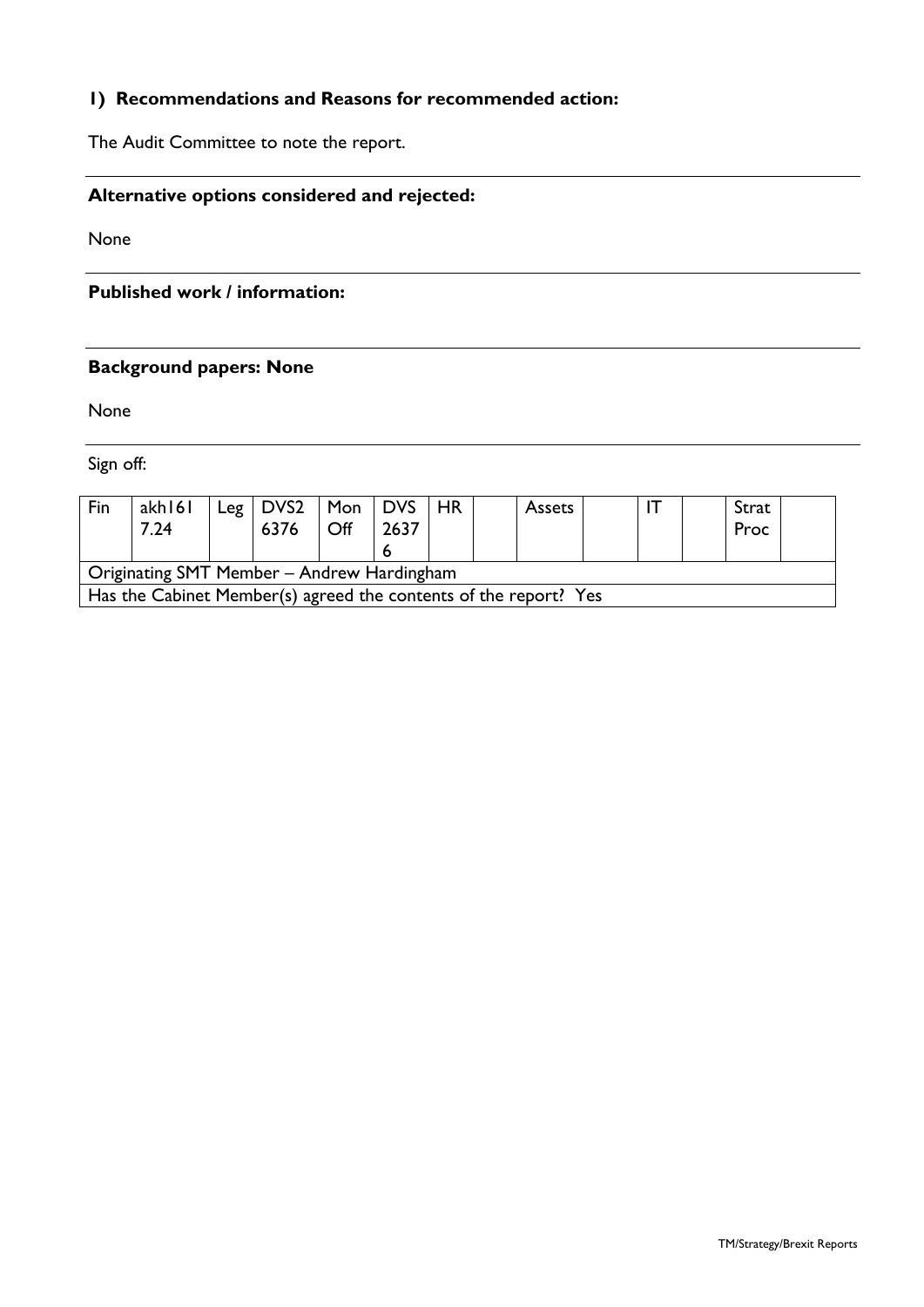## **Treasury Management Brexit Report – September 2016**

## **1. Executive summary**

## **1.1 Economic and credit outlook since the 'Brexit' outcome of the EU referendum vote:**

- Safe haven (UK, US, German etc.) government bond yields have continued to fall.
- Equity markets have recovered and risen above pre-vote levels.
- General measure of volatility has stabilised.
- Currency devalued significantly (although there has been a recent small rise in rates)
- Consumer confidence fallen.
- Property fund values have fallen.
- Bank Rate cut by MPC to 0.25% on expectation of economic slowdown.
- Inflation is currently at low levels but expected to rise, mainly due to the currency weakness. Economic growth is expected to fall, possibly to recessionary levels, although little data is available for the post-vote period so the real impact is not yet known. MPC have signalled the potential for a further rate cut to almost 0%. This is likely to mean interest rates staying even lower for even longer.
- Overall, credit conditions have been fairly stable. Certificates of Deposit (CDs) rose on Brexit vote but have since eased.

### **1.2 Investments:**

Since the cut in the Bank of England interest rate we have seen all financial institutions drop their investment interest rates and some are offering close to zero interest rates. The Council will have a fall in its investment income but it is looking into other investment opportunities in order to maintain its investment income.

The Council has investments in the CCLA Property fund (exclusively for local authorities) and the fund has seen a small fall in its value but the returns are expected to be maintained at their higher position.

### **1.3 Borrowing**

The Council has fixed rate borrowing (LOBOs and PWLB) so it is tied into paying the higher rates. However, the Council has circa  $£100m$  in short term borrowing and it will benefit from the fall in the interest rate.

## **1.4 Summary**

The overall effect of the decisions to leave the EU on the Council's Treasury Management is quite stable. The Council's officers are continually monitoring and reviewing the financial markets. The officers have regular meetings with its Treasury Management advisors and are investigating other investment opportunities to help maintain their Treasury Management income.

### **2. Underlying assumptions:**

2.1 The economic trajectory for the UK has been immeasurably altered following the vote to leave the EU. The long-term position of the UK economy will be largely dependent on the agreements the government is able to secure with the EU and other countries.